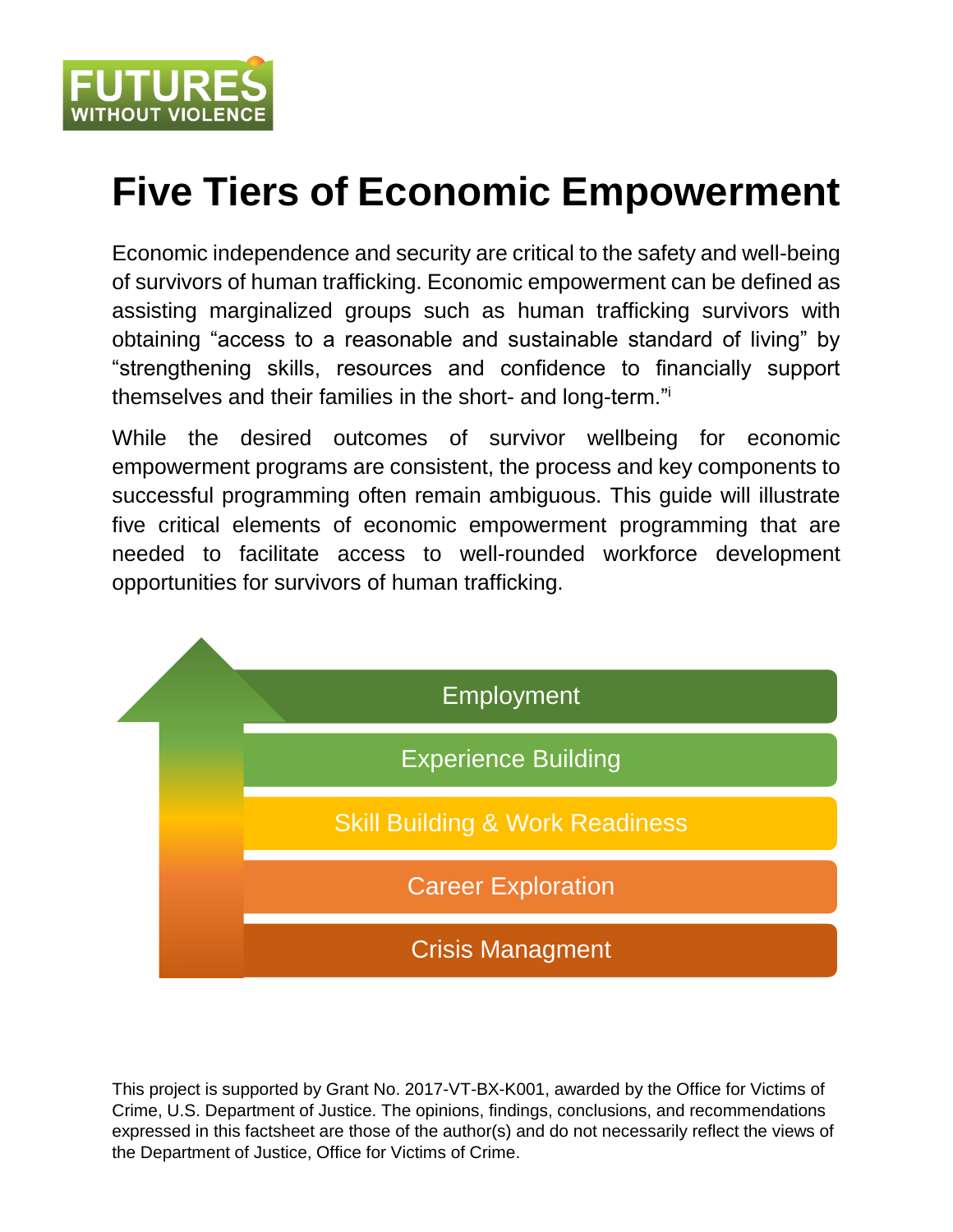

## **1. Crisis Management**

Crisis management addresses the immediate and most basic needs of survivors in crisis. While stabilization and self-sufficiency are common goals for economic empowerment programs, there are many obstacles to achieving



these goals, especially for survivors of human trafficking. **Stabilization** is defined as one's prospect for long-term social and economic selfsufficiency.<sup>ii</sup> The most critical conditions for stabilization are **safety needs**, **basic needs, and legal needs.<sup>iii</sup> Survivors with obstacles in these three** categories are often hindered in their ability to achieve stability and reach self-sufficiency. As a result, initial case management must focus on addressing these areas as a key component connecting survivors to education, career training, and job opportunities.

**Safety needs** are the first priority in supporting the short-term and long-term workforce development goals of survivors. During crisis management, service providers must immediately and consistently screen for safety.<sup>iv</sup> This includes, but is not limited to, assisting survivors with safety planning and securing safe housing. According to a 2005 Maine Department of Labor study, up to 60 percent of domestic violence survivors have reported quitting their job or being terminated as a result of abuse and safety issues. $<sup>v</sup>$ </sup> Furthermore, students with histories of child trauma are 2.34 times more likely to drop out of school and a survey of domestic violence survivors found that 17 percent dropped out of training programs as a result of their abuse, particularly education and employment sabotage.<sup>vi</sup> These studies on other forms of interpersonal violence can provide valuable insight to serving survivors of human trafficking. Therefore, in order to support employment retention and success in economic empowerment programs, service providers must prioritize these needs.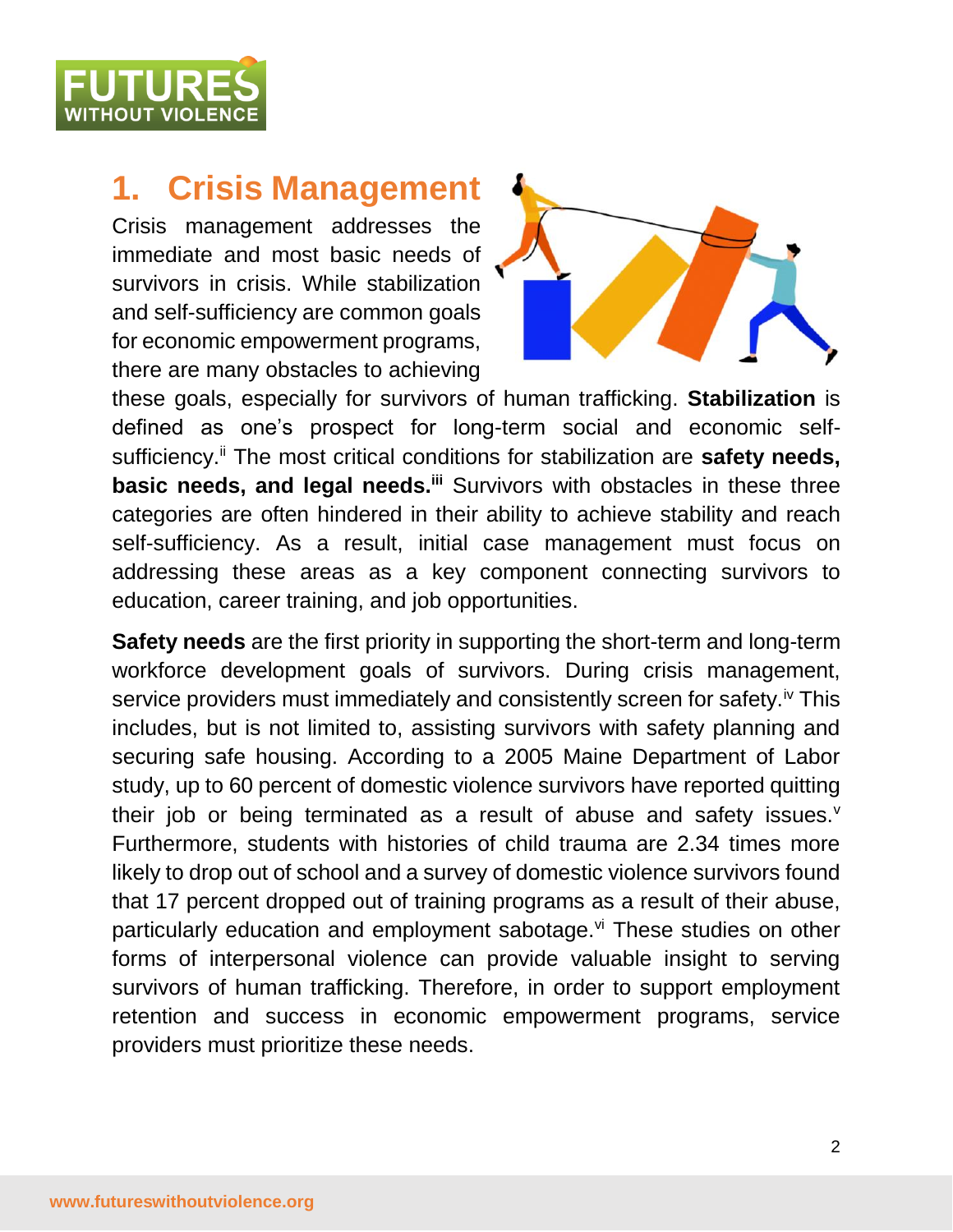



Some key resources for assessing and addressing the safety of survivors are:

- 1. [National Human Trafficking Hotline Safety Planning](https://humantraffickinghotline.org/es/faqs/safety-planning-information) [Information](https://humantraffickinghotline.org/es/faqs/safety-planning-information)
- 2. [Trauma-Informed Crisis Response & Safety Planning](https://refugees.org/wp-content/uploads/2022/02/Trauma-InformedCrisisResponseandSafetyPlanning-ProjectTRUSTHandout_FINAL.pdf)  [\(Project Trust\)](https://refugees.org/wp-content/uploads/2022/02/Trauma-InformedCrisisResponseandSafetyPlanning-ProjectTRUSTHandout_FINAL.pdf)
- 3. [National Domestic Violence Hotline Plan for Safety](https://www.thehotline.org/plan-for-safety/)
- 4. [Stalking Safety Strategies \(SPARC\)](https://www.stalkingawareness.org/wp-content/uploads/2018/11/Safety-Strategies.pdf)
- 5. [Workplace Responds: Workplace Safety Card](https://www.workplacesrespond.org/wp-content/uploads/2017/01/FWV_workplace_safetycard_fin_hirez-binder.pdf)

**Basic needs** are the immediate survival necessities of human trafficking survivors. This includes food, clothing, personal hygiene necessities, acute medical and dental assistance, language access/interpretation services, transportation, and advocacy.<sup>vii</sup> Many survivors exiting a trafficking situation lack these resources because of the abuse and control they face from their trafficker. They often find themselves navigating new systems and environments with neglected health conditions, limited connections in the community, and no financial resources to support these needs. During crisis management, service providers assist survivors with addressing barriers and obtaining basic necessities. As these basic needs are met, survivors are able to shift "to recovering from the trafficking experience and begin to rebuild an autonomous life,"viii including through participating in education and employment opportunities.

**Legal needs** are also critical to employment and economic empowerment programs. Some survivors may need restraining or protective orders, child custody support, criminal record relief (vacatur), advocacy within the criminal justice system, and immigration legal services. The barriers resulting from these legal issues can hinder a survivor's ability to obtain employment or participate in certain education programs. For example, in order to qualify for [Workforce Innovation Opportunity Act \(WIOA\)](https://www.futureswithoutviolence.org/wp-content/uploads/WIOA-Primer-for-OVC-Grantees_Designed-5.3.19.pdf) job training, paid internships, employment opportunities, or apprenticeships, participants may need a valid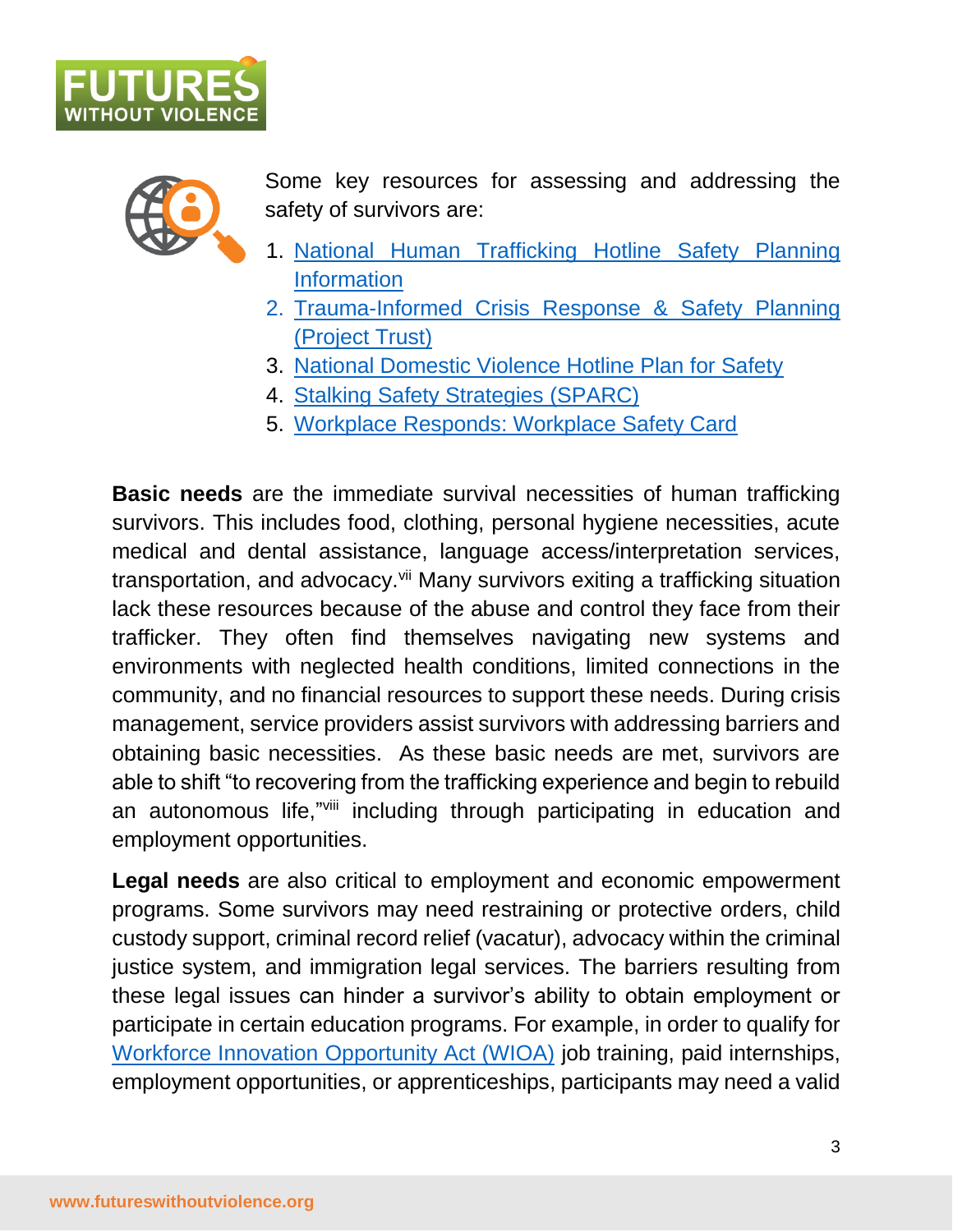

ID and legal work authorization. Collaboration with legal service providers will help eliminate legal barriers and expand education and employment options for survivors.



Some resources for addressing legal needs include:

- 1. [Supporting Education & Employment Needs of Survivors](https://www.futureswithoutviolence.org/wp-content/uploads/Supporting-the-Education-and-Employment-Needs-of-Survivors-with-Criminal-Records-Final-FUTURES.pdf)  [with Criminal Record Guide \(FUTURES](https://www.futureswithoutviolence.org/wp-content/uploads/Supporting-the-Education-and-Employment-Needs-of-Survivors-with-Criminal-Records-Final-FUTURES.pdf) & Freedom [Network USA\)](https://www.futureswithoutviolence.org/wp-content/uploads/Supporting-the-Education-and-Employment-Needs-of-Survivors-with-Criminal-Records-Final-FUTURES.pdf)
- 2. [Comprehensive Legal Training and Technical Assistance](https://casttta.nationbuilder.com/) [\(CAST\)](https://casttta.nationbuilder.com/)
- 3. [Freedom Network Survivor Reentry Project](https://freedomnetworkusa.org/advocacy/survivor-reentry-project/)
- 4. [The United States Department of Justice: Pro Bono Legal](https://probono.eoir.justice.gov/)  **[Services](https://probono.eoir.justice.gov/)**
- 5. [National Legal Aid & Defender Association](https://www.nlada.org/)

Crisis management is often facilitated by an interdisciplinary team of case managers, legal advocates, collaborative groups, community resources, and public partnerships. Through consistent communication and collaboration between these networks, survivors are better equipped with critical resources for stability, employment, and success in economic empowerment programs. It is important to note that although the needs listed above are widely acknowledged among service providers, survivors are the experts of their needs. Therefore, it is so important to continuously check-in and empower survivors to identify their immediate needs in crisis. It is also important to connect survivors with community resources to assist in meeting those needs. To learn more about building cross-sector collaboration visit: [https://collaborativeresponses.com/.](https://collaborativeresponses.com/)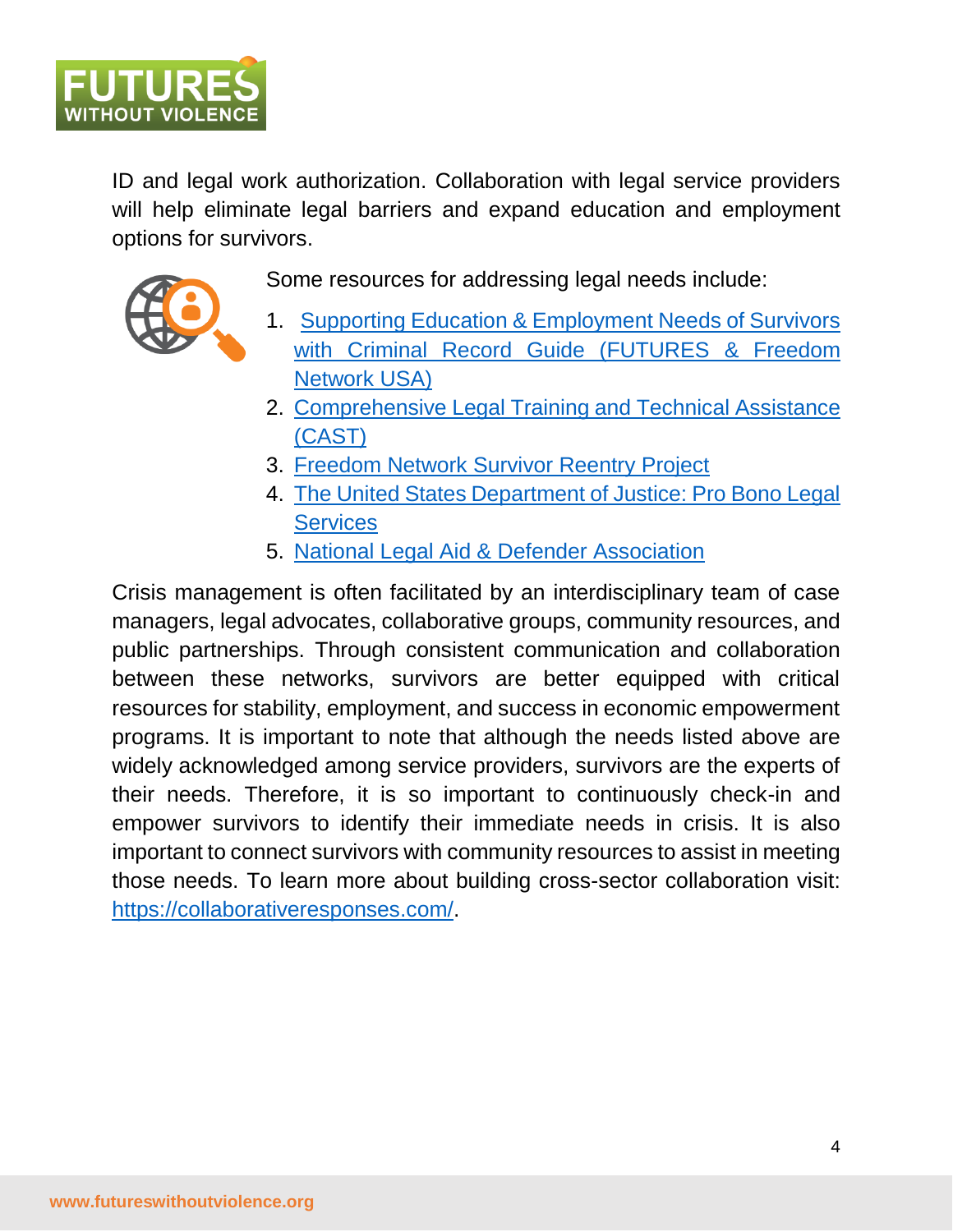



### **State of Mind: Survival Brain vs. Learning Brain**

When in crisis, one's brain is hyper-focused on survival. A person in "survival brain" is continually assessing potential threats, may feel panicky or fearful, tends to withdraw and doubt their abilities, is stressed by ambiguity, and is focused on the present and not what may be ahead.

When in survival brain, individuals often struggle to fully engage in education or employment activities. Individuals are best positioned to succeed when in a "learning brain." With a learning brain, a person is able to see the big picture, feels calm and confident, is curious and open to new information, and is comfortable with ambiguity. In this state, they are able take in information, process complexity, take calculated risks, plan and execute tasks, whether related to developing a new skill in a job training program or completing a work assignment.

By having their safety and basic needs address, survivors can have a greater sense of stability and begin to shift from a "survival brain" to learning brain."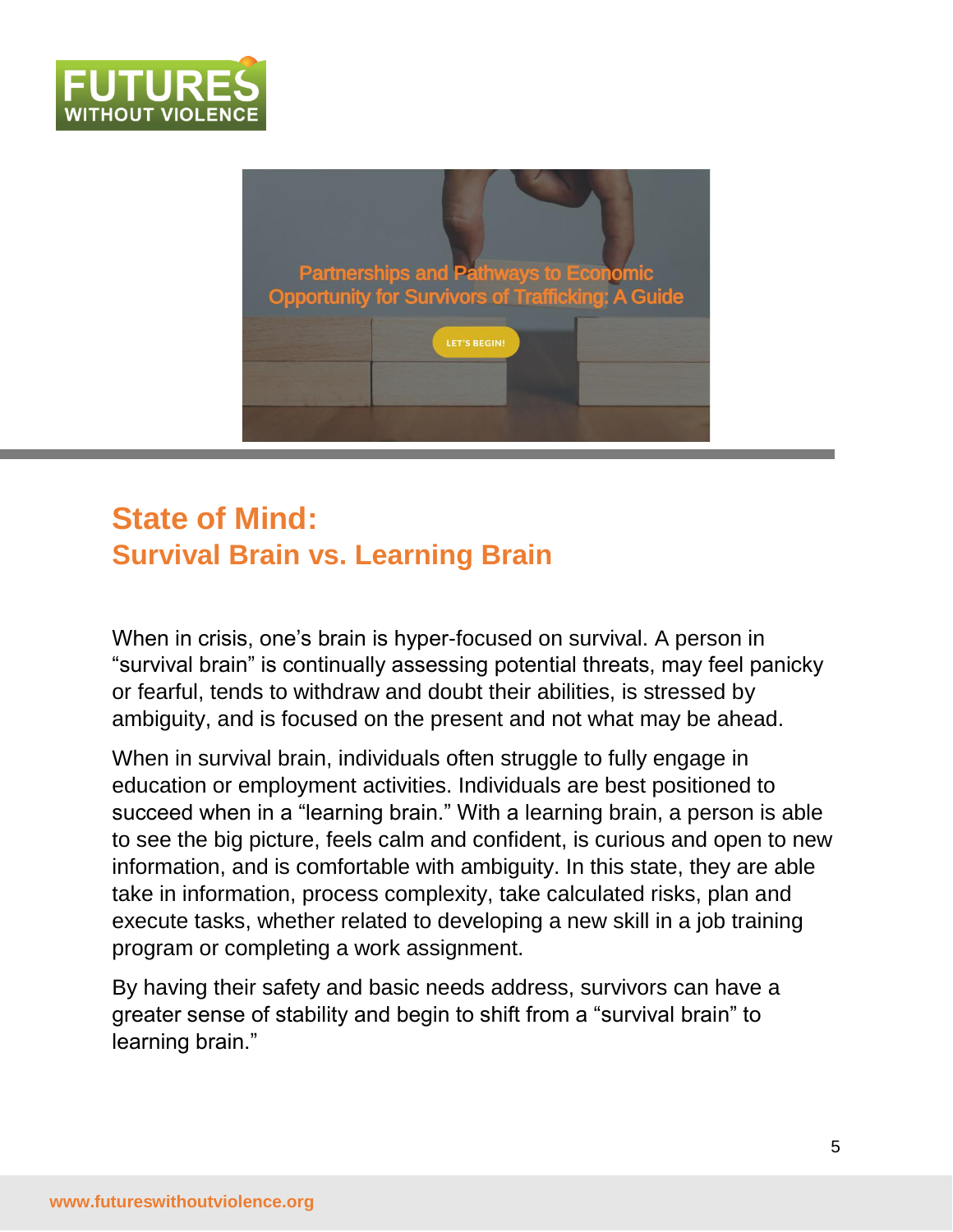





### **2. Career Exploration**

Career exploration is the process of learning about work-related interests, values desired most on the job, personal skills, and characteristics that allow jobseekers to recognize and pursue relatable occupations.ix Through career exploration, participants are able to expand their knowledge of and access to diverse education and career opportunities. This exposure allows participants to have more choice and align occupational goals with personal values, interests, skills, and personality.



Although career exploration is a critical component of workforce development, it is often ignored. Most career choices are "uninformed and result from external variables and chance," rather than exploration.<sup>x</sup> Moreover, many programs supporting career exploration do not account for historic and current patterns of discrimination that make it harder for women, people of color, and other marginalized populations to confidently choose their occupations.<sup>xi</sup> This further exacerbates barriers to career opportunities for survivors who lack support in this critical step of economic empowerment. With programmatic expectations to help survivors achieve self-sufficiency within a short time-frame and limited resources to meet basic needs, service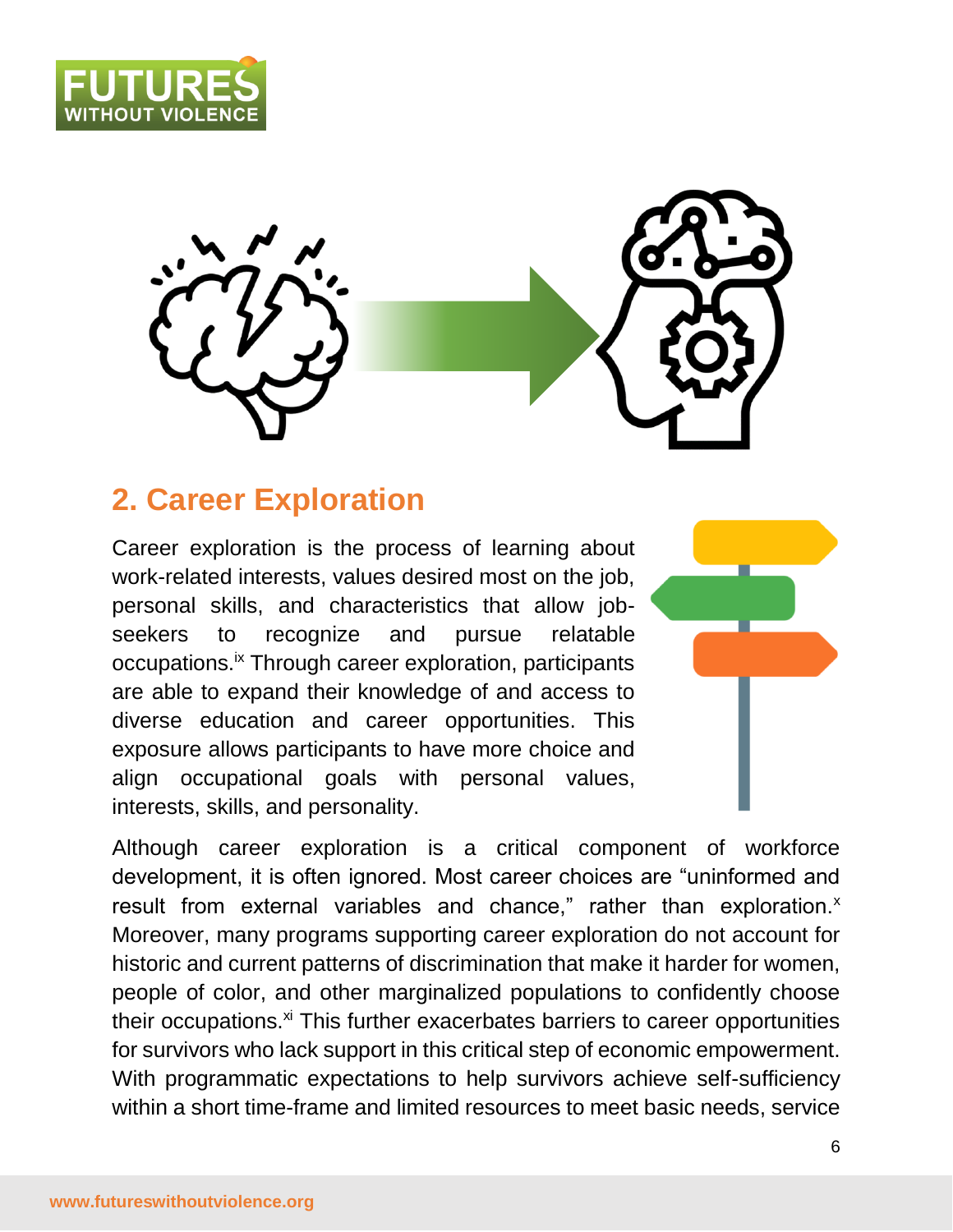

providers are often pressured to assist with immediate job placement. This often limits the options survivors have to whatever is available at the time instead of opportunities that align with their interests.

The career exploration and learning process often consists of assessments, job shadowing, career coaching from industry-specific leaders, online games, and/or simulations. Case managers, advocates and job developers use career exploration tools to help survivors identify their skills and interests and also learn about careers that they may not be readily exposed to. Advocates can support survivors in navigating these resources during initial career and education action planning conversations with survivors.



Some common resources for career exploration include:

- 1. [The Occupational Information Network \(O\\*Net Online\)](https://www.onetonline.org/): Public and no cost resource center that provides a detailed database of occupations, career exploration assessments and tools to help job-seekers identify interest. Features [My Next Move,](http://www.mynextmove.org/explore/ip) an online career interest finder.
- 2. [Career One Stop Get My Future:](https://www.careeronestop.org/GetMyFuture/ExploreCareers/explore-careers.aspx) Online resource by the American Job Center that provides skills and career interest assessments, career exploration, and goal setting tools.
- 3. [American Job Centers \(AJC\)](https://www.careeronestop.org/LocalHelp/AmericanJobCenters/find-american-job-centers.aspx): There are nearly 2,400 American Job Centers nationwide that provide in-person and virtual support for career exploration, training and jobs. Includes resources for entry-level workers, veterans, career changers, laidoff workers and more.

By offering limited or no opportunities for career exploration, economic empowerment programs often rely on assumptions they have about the values, interests, skills and personality of a survivor. This can also reenact power and control dynamics present in exploitative situations by not providing much choice and agency for survivors in the education and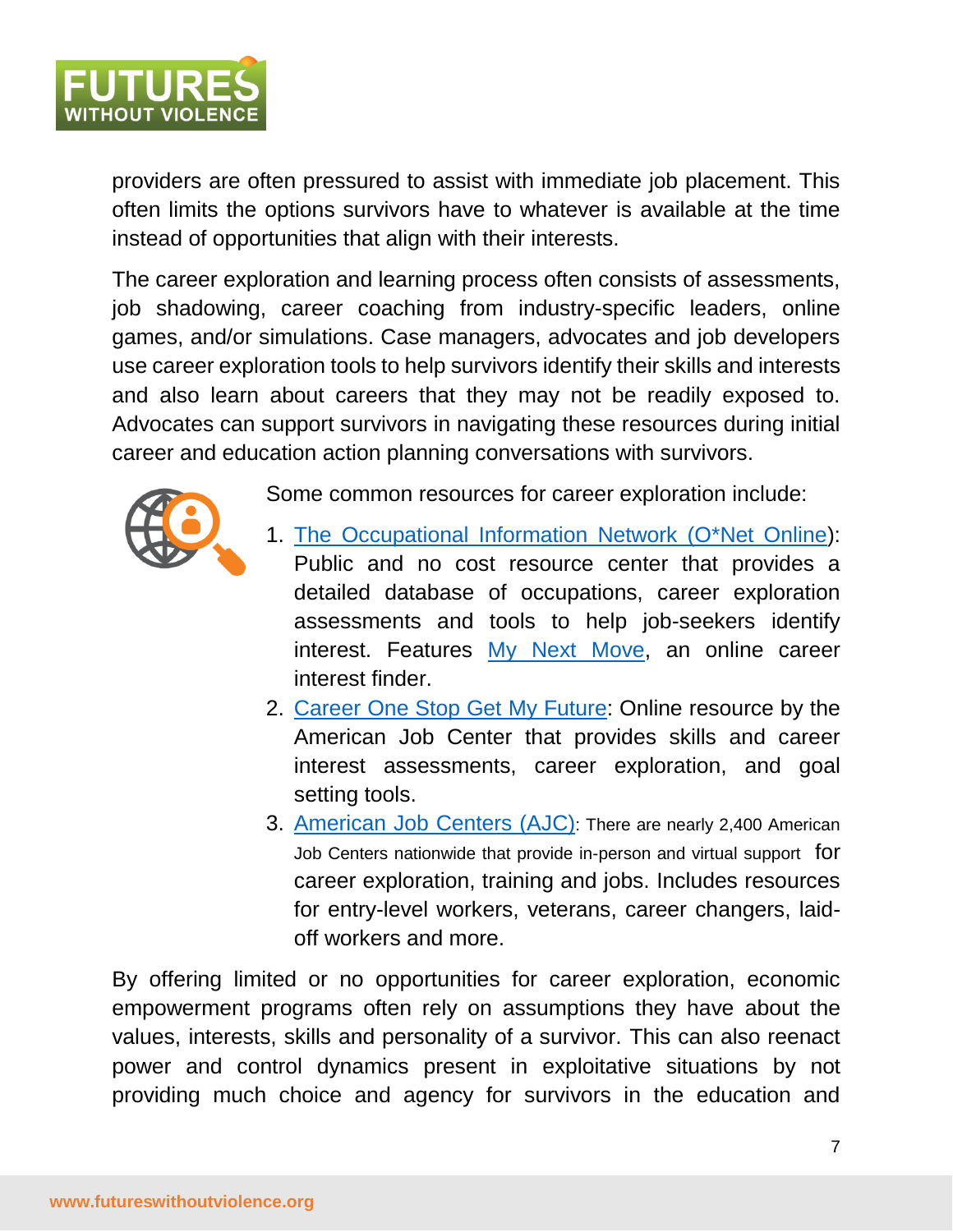

employment. Service providers therefore risk guiding survivors towards opportunities that may not be the best fit.





O\*NET Interest Profiler is sponsored by the U.S. Department of Labor, Employment & Training Administration,<br>and developed by the National Center for O\*NET Development.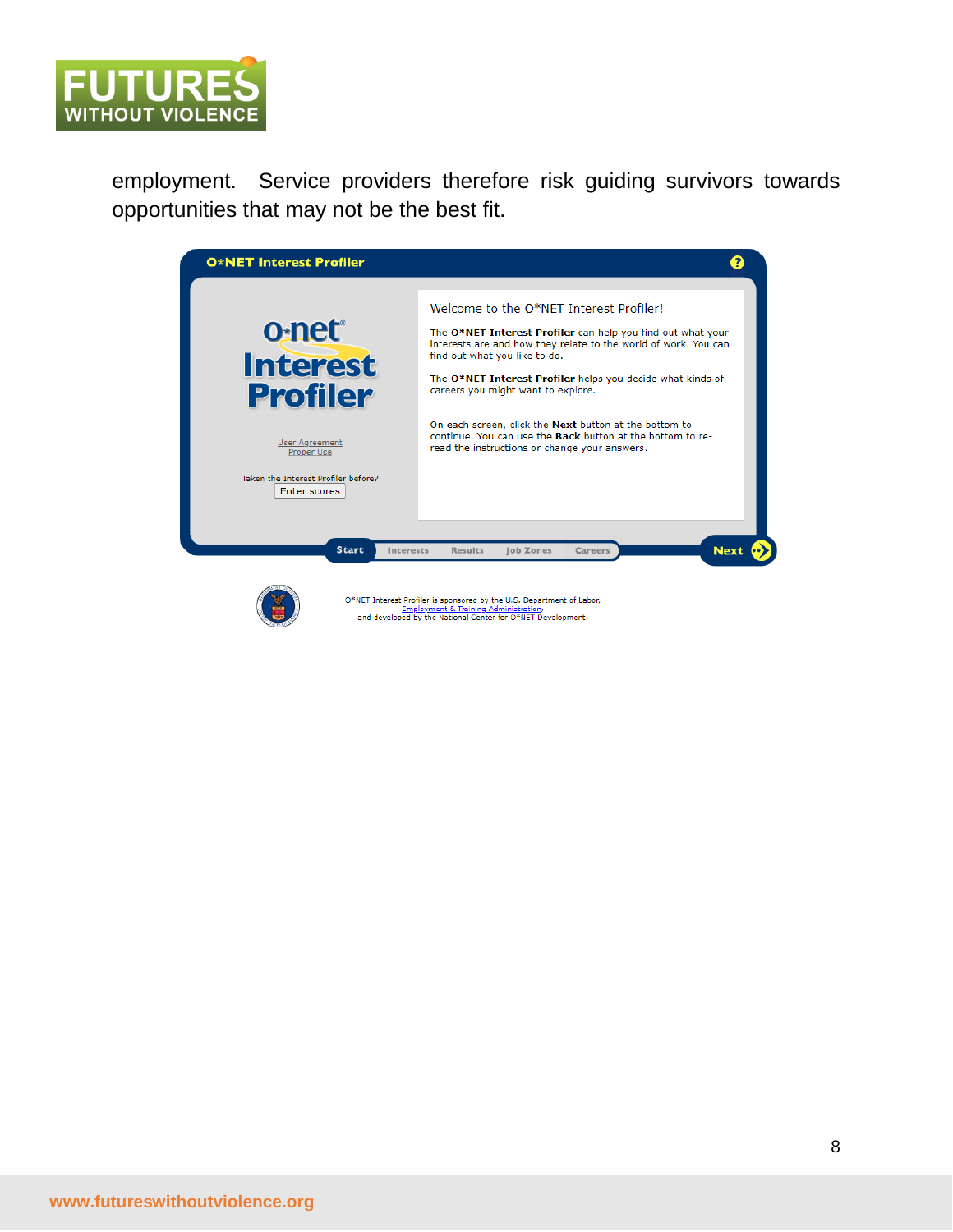**WITHOUT VIOLENC** 

# **3. Skill Building & Work Readiness**

Work readiness refers to commonly expected skills and traits that employers look for in job-seekers.<sup>xii</sup> This includes **foundational cognitive skills** like basic reading, applied mathematics, problem solving, English proficiency and critical thinking and **non-cognitive, or soft skills** that support an individual's ability to perform and integrate into the workplace.xiii

According to the [ACT,](https://www.act.org/content/dam/act/unsecured/documents/Work-Readiness-Standards-and-Benchmarks.pdf) a national nonprofit dedicated to college and career readiness, a "work ready"

#### Foundational Skills

- Applied Mathmatics
- Basic reading and Comprehenson
- Critical thinking or problem solving

#### Soft Skills

- Professionalism or work ethic
- Networking
- Teamwork
- Oral and written communication
- Teamwork and collaboration skills

individual has the foundational and soft skills needed to minimally qualify for a specific occupation.xiv The threshold of skills that an individual should acquire varies based on desired job position and industry. In other words, what is minimally required for one education or job opportunity, may not be the same for another.



Some helpful resources to determine needed skills include:

- 1. [O\\*Net Online](https://www.onetonline.org/) provides a list of minimal knowledge, skills and abilities needed for each occupation in directory.
- 2. The [Competency Model Clearinghouse](https://www.careeronestop.org/CompetencyModel/competency-models/pyramid-home.aspx) created by the [Employment and Training Administration \(ETA\)](https://www.dol.gov/agencies/eta) provides an understanding of the essential skill sets and competencies for the workforce.
- 3. The U.S. Department of Education's [Employability Skills](http://cte.ed.gov/initiatives/employability-skills-framework)  [Framework](http://cte.ed.gov/initiatives/employability-skills-framework) provides an employability skills checklists, tools and resources that help providers and employers align in workforce development goals.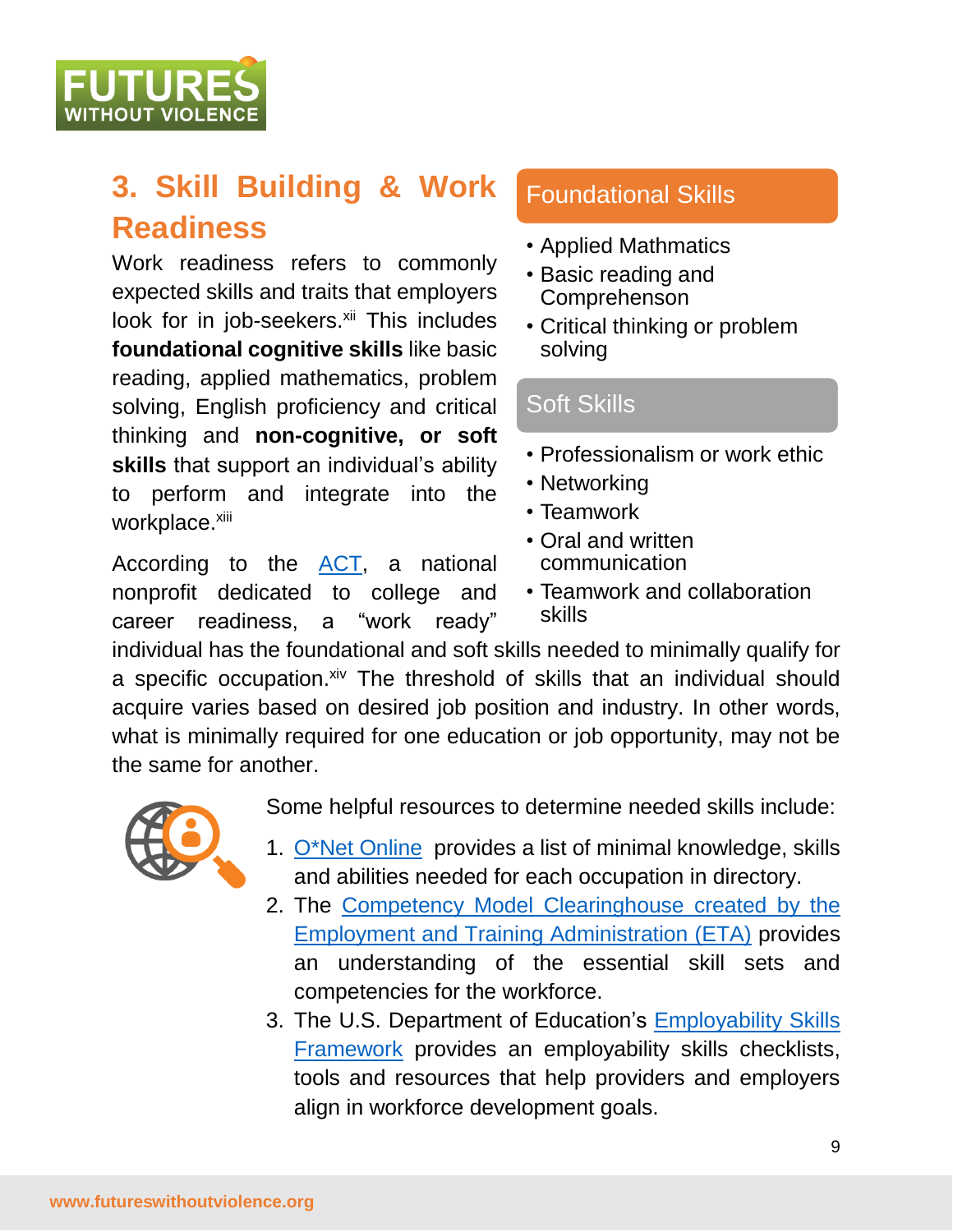

Aligning all of these aspects of skill building with the interest of program participants and local priority sectors will assist service providers in developing strong work readiness programs for survivors of trafficking. By identifying what skills training and certifications a survivor needs to complete in order to be work ready, programs can help participants gain a competitive edge in the workforce.

Victim service providers do not need to develop these skill building opportunities alone; local community colleges are great resources for supporting skill building and work readiness. The [Adult Education and ESOL](https://www.nld.org/)  [Finder](https://www.nld.org/) provides a database of local adult education programs that support foundational skills, soft skills, industry specific trainings, and English as a Second Language (ESOL). Lastly, the U.S. Department of Labor workforce development system supports communities with barriers in accessing education and employment needs through funding, job training, employment support and more. To understand this system, visit Opportunities for [Survivors of Human Trafficking Through the Workforce Innovation and](https://www.futureswithoutviolence.org/wp-content/uploads/WIOA-Primer-for-OVC-Grantees_Designed-5.3.19.pdf)  [Opportunity Act \(WIOA\): A Primer.](https://www.futureswithoutviolence.org/wp-content/uploads/WIOA-Primer-for-OVC-Grantees_Designed-5.3.19.pdf) The [WIOA-eligible Training Programs](https://www.careeronestop.org/LocalHelp/EmploymentAndTraining/find-WIOA-training-programs.aspx) database can help identify local adult and youth based programs dedicated to closing skill gaps. With the rise in digital technology, and the impact of COVID-19 on workforce development programs, many skill training and work readiness programs have shifted online. To navigate and assess online training opportunities, see this guide: [Helping Survivors Navigate Online](http://www.futureswithoutviolence.org/wp-content/uploads/Navigating-Opportunities-to-Upskill-Online_final.pdf)  [Education and Training Opportunities.](http://www.futureswithoutviolence.org/wp-content/uploads/Navigating-Opportunities-to-Upskill-Online_final.pdf)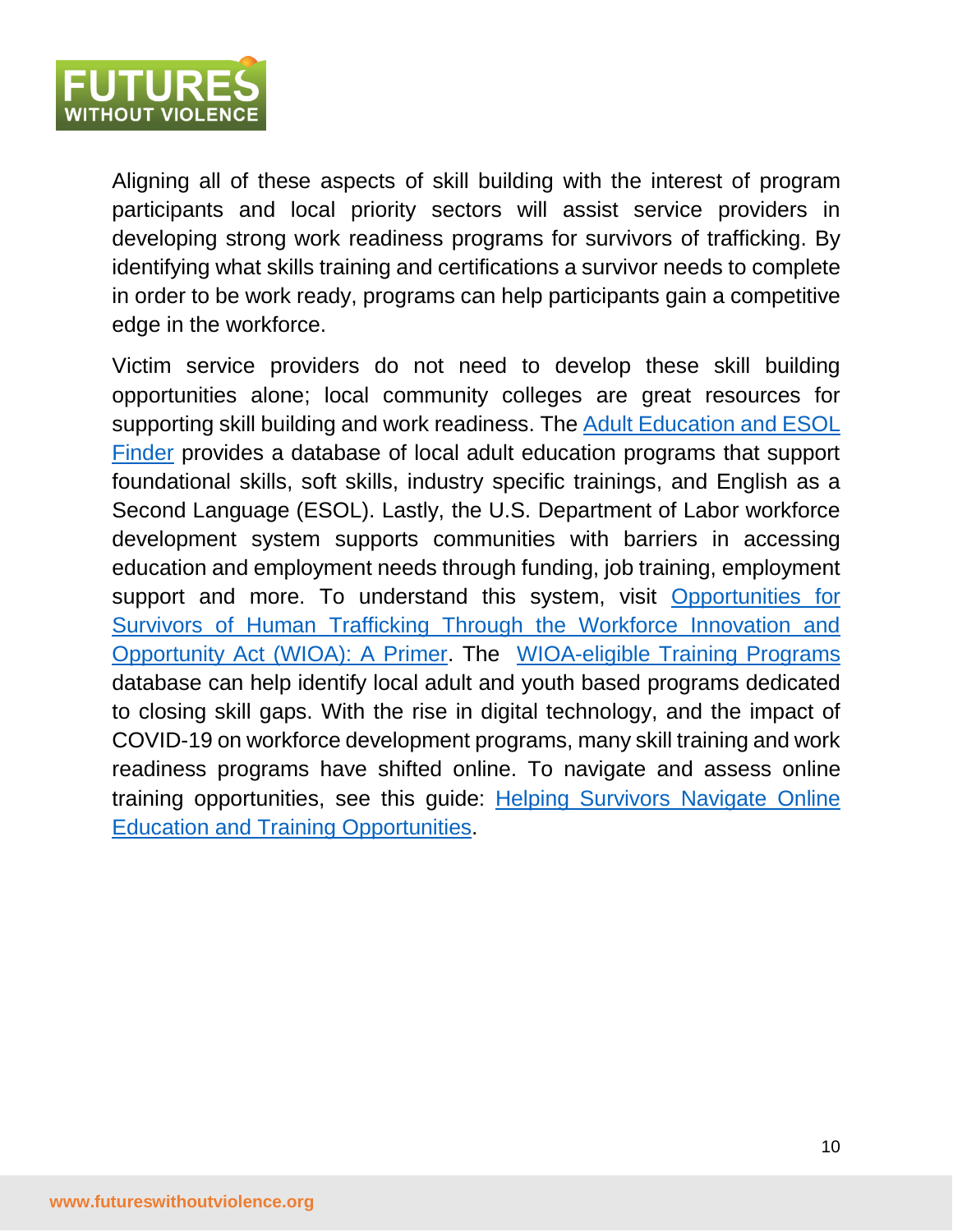



### **4. Experience Building**

Experience building is an important part of the economic empowerment of survivors. However, survivors often struggle with complicated work history and lack of formal experience in the career field of their choice. Education and employment opportunities often use experience as criteria for eligibility and an indicator of potential success. Therefore, it may be difficult for survivors to obtain employment or be accepted to certain training programs due to limited experience. Strong economic empowerment programs should provide survivors with multiple avenues to develop a basic and formal work history, and apply the foundational and soft skills acquired. Common options to build experience include volunteer work, internships, job shadowing, apprenticeship programs, and community leadership opportunities.

- **Volunteer work** is unpaid and voluntary work where an individual can be of service to community, organizations, or causes. Volunteer opportunities can expose survivors to diverse work environments and allow them to apply critical skills through helping fulfill a need in the community.
- **Internships** are short-term jobs that provide experience in a specific industry or real workplace setting. These short-term opportunities can be paid or unpaid, with the potential for long-term employment. During an internship, individuals participate in experiential learning where they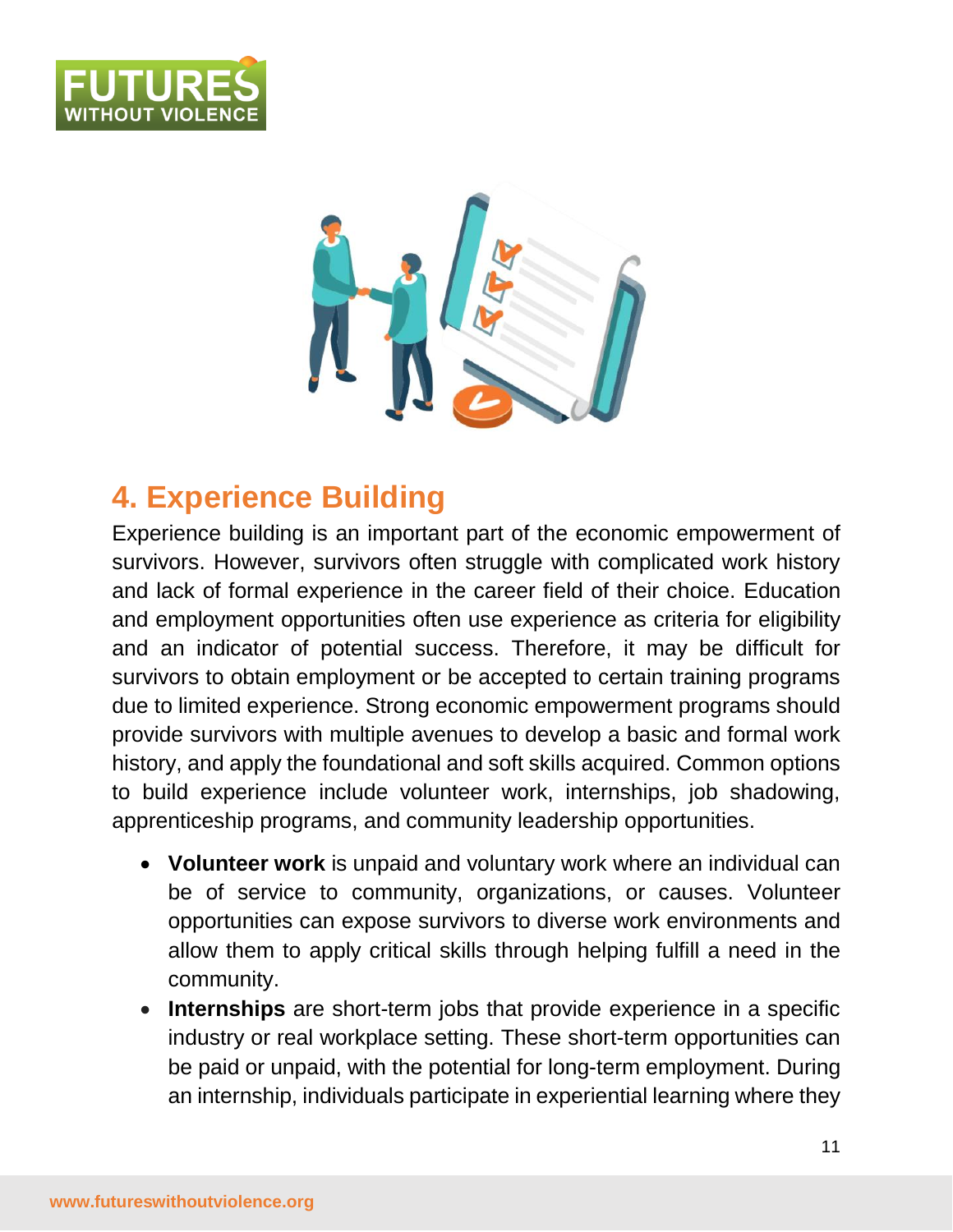

are active members of a team and receive ample opportunity to apply their skills and work readiness training. While potentially great opportunities, there are many ways that unpaid internships can be exploitive, and the safety of survivors is always a priority. A factsheet from the Department of Labor [Internship Programs under](https://www.dol.gov/agencies/whd/fact-sheets/71-flsa-internships) the Fair [Labor Standards Act](https://www.dol.gov/agencies/whd/fact-sheets/71-flsa-internships) provides information to help determine whether interns for "for-profit" employers are entitled to wages under the Fair Labor Standards Act (FLSA). Two databases to search for internships are [Idealist](https://www.idealist.org/en/) and [Chegg Internship Finder.](https://www.internships.com/)

- **Job Shadowing** is the shot-term opportunity to follow and observe an employee on the job. Job-seekers can ask real-time questions, see live interaction and responsibilities of a position, and get a better understanding of the desired industry. Through group tours of facilities or one-on-one support, survivors can gain a lot of insight and experience through job shadowing that can help them feel more comfortable with a specific career field, position, or employer.
- **Apprenticeship Programs** allow job-seekers to gain skills and experience, while getting paid. The [Department of Labor](https://www.apprenticeship.gov/apprenticeship-job-finder)  [Apprenticeship Programs](https://www.apprenticeship.gov/apprenticeship-job-finder) provides resources and a database of local apprenticeship programs such as manufacturing, software development and information technology, engineering, health related fields, beauty/cosmetology industry and more.
- **Community Leadership Opportunities** are experiences through community-led collaboratives, councils, and task forces. Survivors can utilize their skills through participating in such community initiatives. This can expand their individual experience, networking connections, and exposure to local employment opportunities.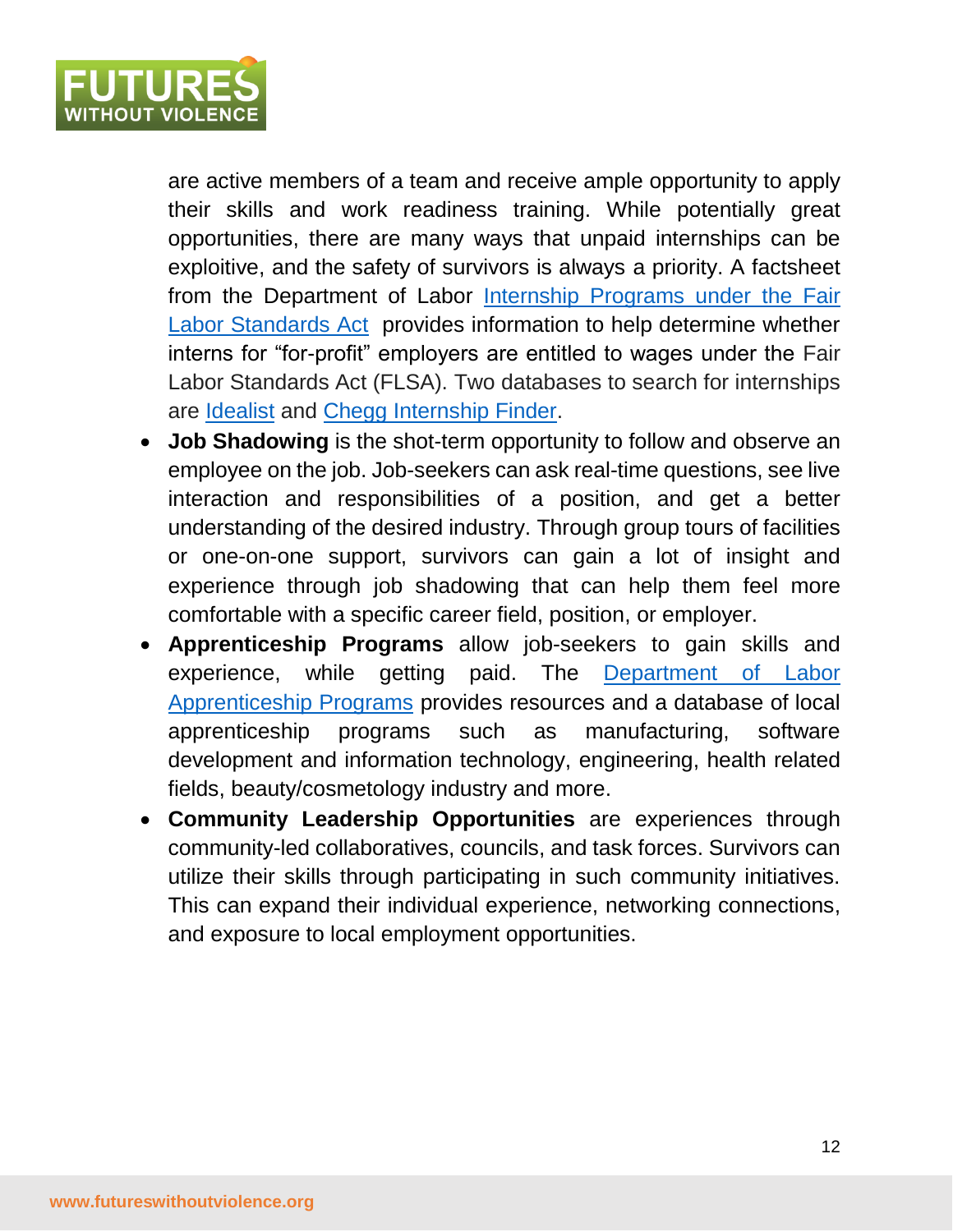

### **5. Employment**

Safe and sustainable employment is an important protective factor from revictimization for survivors. Service providers can assist survivors in finding employment opportunities that align with their interest, skills and experience. It is important to examine these partnerships and opportunities to ensure that they are trauma-informed and safe for survivors. Supporting survivors with multiple barriers to employment can be difficult; however, service providers can assist through building strong relationships with local employers, workforce boards, and career centers. Partnerships with



these entities can help service providers gain real-time knowledge on what job opportunities are available or upcoming in their region, what training programs and priority sectors have funding for the professional development of survivors, and create easier access to safe, living wage employment opportunities. In addition, service providers can help to educate employers about the needs of survivors of violence and trauma so that their workplace communities are more productive, have better retention, and are more resilient.



These resources can help explore and assess traumainformed, safe and suitable employment options:

- 1. [Promoting Employment Opportunities for Survivors of](https://www.futureswithoutviolence.org/human-trafficking/promoting-employment-opportunities-survivors-trafficking/)  [Human Trafficking \(PEOST\) Project](https://www.futureswithoutviolence.org/human-trafficking/promoting-employment-opportunities-survivors-trafficking/)
- 2. [WorkforceGPS:](https://www.workforcegps.org/) Online technical assistance tool created by US Department of Labor Employment & Training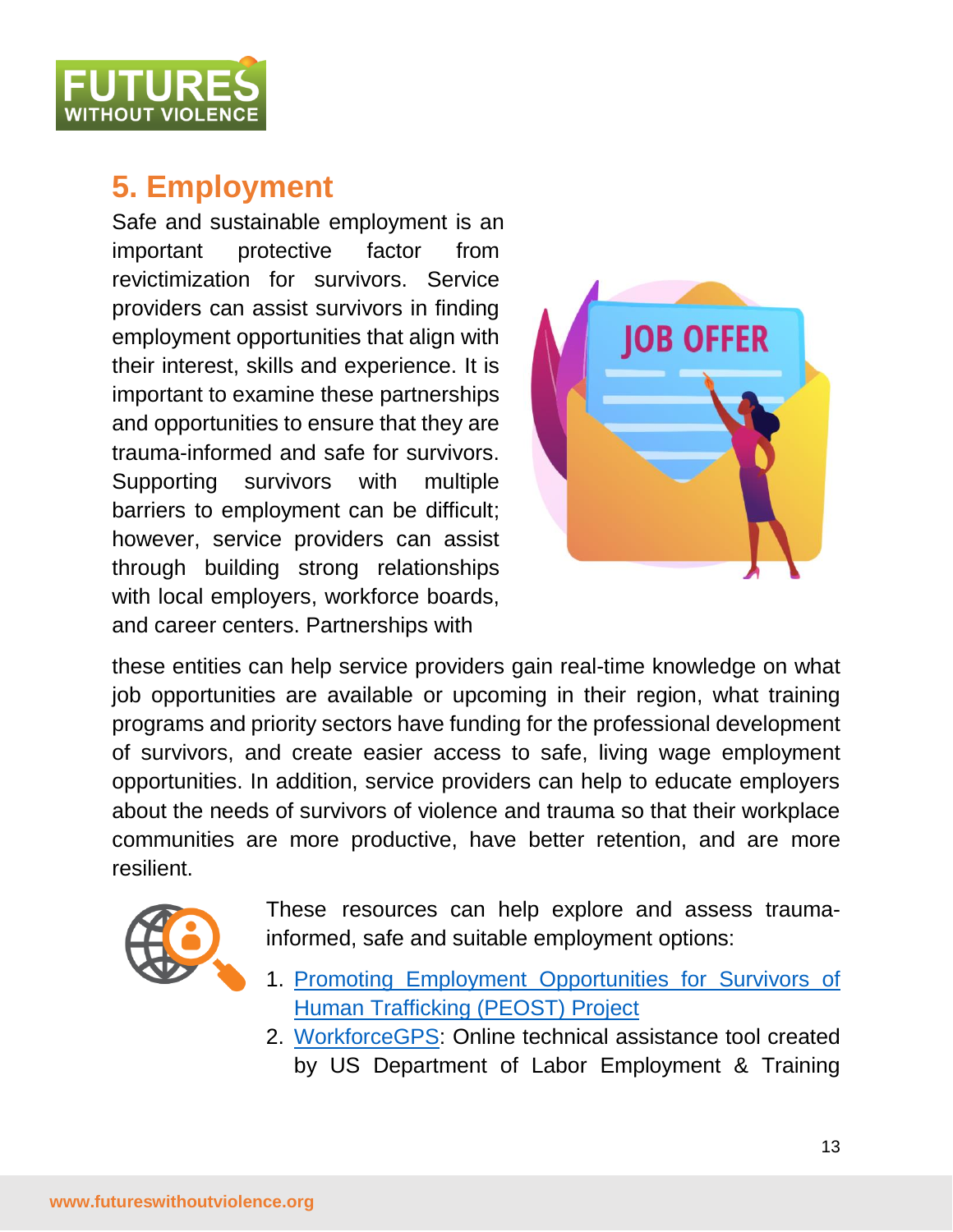

Administration to provide tools that improve employment prospects for job seekers.

- 3. [National Association of Workforce Boards](https://www.nawb.org/resources/labor-market) Labor Market [Data & Trends:](https://www.nawb.org/resources/labor-market) Provides metrics related to state and local employment levels, skills-matching analysis, employer listings, area job market profiles and more.
- 4. [CareerOneStop Job Search:](https://www.careeronestop.org/JobSearch/job-search.aspx) Provides resources on resumes, interviewing, networking and finding local job openings.
- 5. [Business Coalition Against Human Trafficking](https://www.bestalliance.org/safe-jobs.html) Safe Jobs [Collaborative:](https://www.bestalliance.org/safe-jobs.html) A network of employers dedicated to providing safe and stable employment opportunities to survivors of human trafficking.
- 6. [Workplace Responds Resource Center](https://www.workplacesrespond.org/about-workplaces-respond-to-domestic-and-sexual-violence/)

It is important to offer ongoing case management with survivors and provide resources that ensure retention. Navigating a new job can be overwhelming therefore continuing to support survivors after and through employment is important. Ongoing case management can include helping survivors understand their workplace rights, how to navigate conflict in the workplace, how to negotiate benefits, and continuously providing survivors with opportunities to strengthen their skillset to remain competitive in the workforce. Survivors may return over time for help with strengthening their resume for a new opportunity or support in finding a more suitable work environment. It is important to keep an open-door policy to ensure that survivors maintain and continue to grow in their economic empowerment. Survivor-led mentorship, coaching, and peer support networks are a great way to provide ongoing support. Victim service agencies can connect survivors with a mentor or coach that can help fill in the gaps that may occur outside of traditional economic empowerment programming.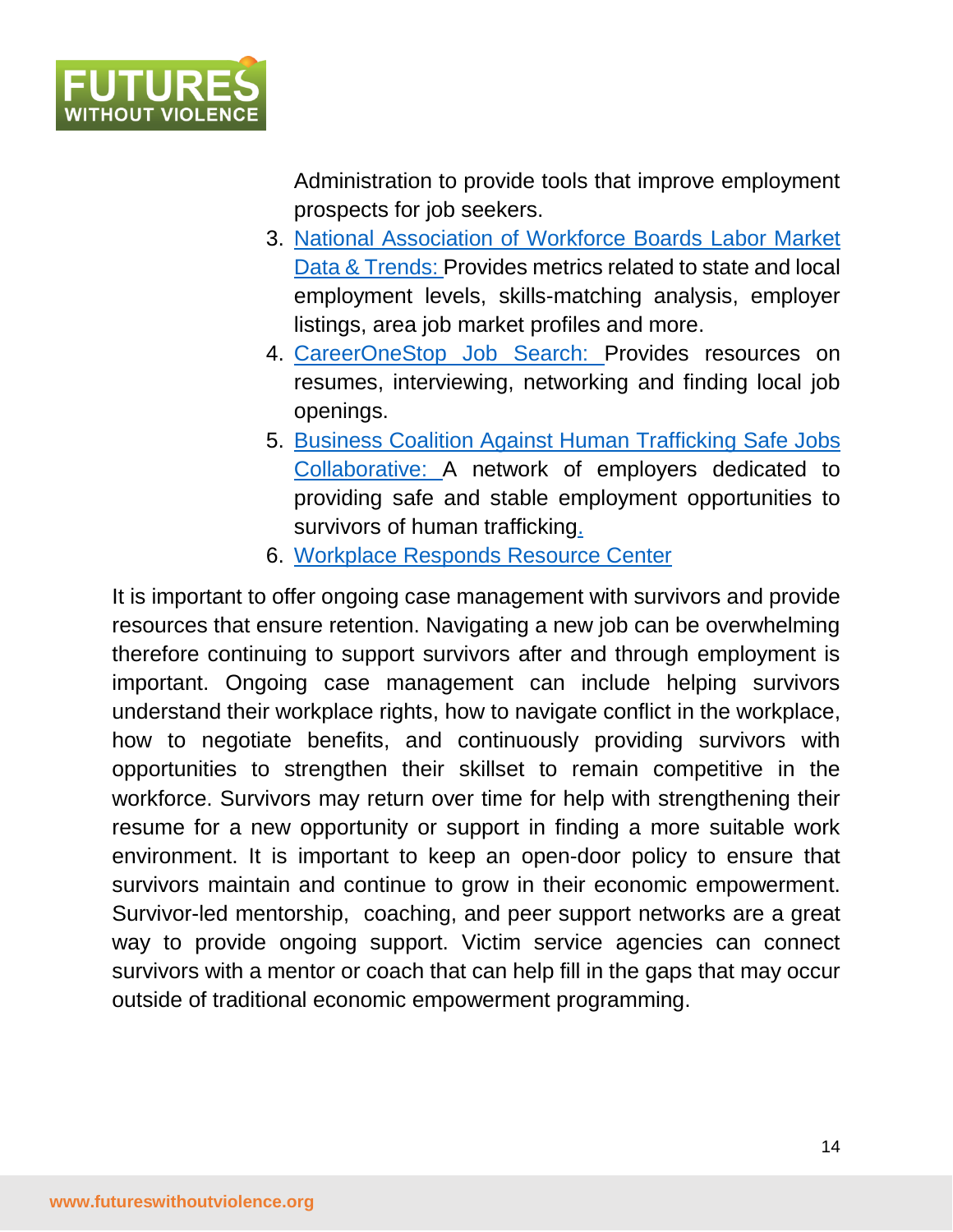

### **Moving forward together**

A well-rounded economic empowerment program should offer all five tiers of support in order to meet the diverse needs of survivors and prepare them for the workforce. Some programs organize these five tiers within a career pathway that guides a cohort of survivors through each of these components. However, not all organizations have the capacity or resources to address all tiers effectively. This guide is a starting point to help victim service providers better understand each tier of an economic empowerment program in order develop clear goals, determine which areas to focus on internally, and which areas can be fulfilled through partnership with local resources. For further support in understanding economic empowerment programs and program models that incorporate the five tiers visit: [Guiding Principles to Inform](https://www.futureswithoutviolence.org/wp-content/uploads/Best-Practices-in-Economic-Empowerment-Programs_2021.pdf)  [Economic Empowerment Programming for Survivors of Human Trafficking.](https://www.futureswithoutviolence.org/wp-content/uploads/Best-Practices-in-Economic-Empowerment-Programs_2021.pdf)